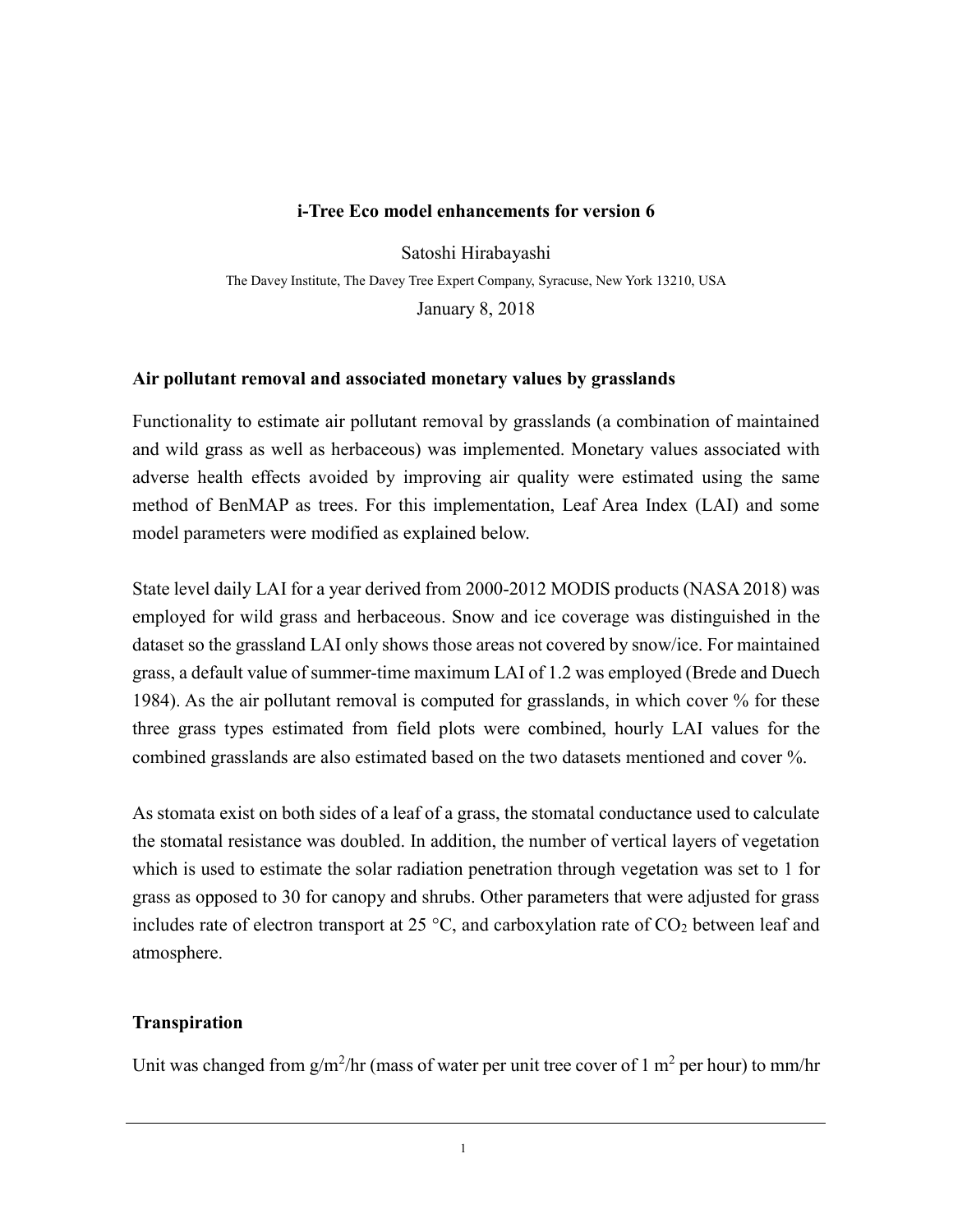(depth of water uniformly distributed over the tree cover per hour).

# **Air pollutant removal**

Version 5 (v.5) uses the legacy winter canopy resistance  $(R_c)$  calculation routine in which  $R_c$ was calculated based on the maximum summer LAI (LAIs for the winter were not available) and evergreen % using hard-corded parameters. In version 6 (v.6), LAIs for the winter are available and thus this routine is no more used. This change generally reduced  $R_c$  that led to greater deposition velocity  $(V_d)$  and greater air pollutant removal in v.6. Another minor change made in v.6 is a bug fix from v.5 in which an angle already in Radians is mistakenly converted to Radians again in the process of computing aerodynamic resistance  $(R_a)$  for dry deposition estimates. This would only cause a very minor change in air pollutant removal in v.6.

# **Air quality improvement and air pollution concentration change**

While it is assumed that the Eco analysis is always performed in an urban area in v.5, users can specify a rural or urban area for their Eco analysis in v.6, which affects the computation of mixing height as it may differ for rural and urban areas. This in turn affects the air quality improvement and concentration change due to air pollution removal by trees.

# **Monetary value for air pollutant removal**

In the conterminous United States

- Due to the rural/urban switch mentioned above, pollutant metrics (e.g., annual mean of maximum change in hourly concentration) used in the BenMAP valuation function may change between v.5 and v.6, which in turn affects the final monetary values.
- Incidence and value for Hospital Admissions due to  $O_3$  may increase as the population for age 0 was newly added for the computation. Incidence and value for Acute Myocardial Infarction due to PM<sub>2.5</sub> may decrease by about 50% compare to v.5 results as an average of intermediate calculations is taken.

# In Alaska, Hawaii, Puerto Rico/Australia/Canada/The UK: